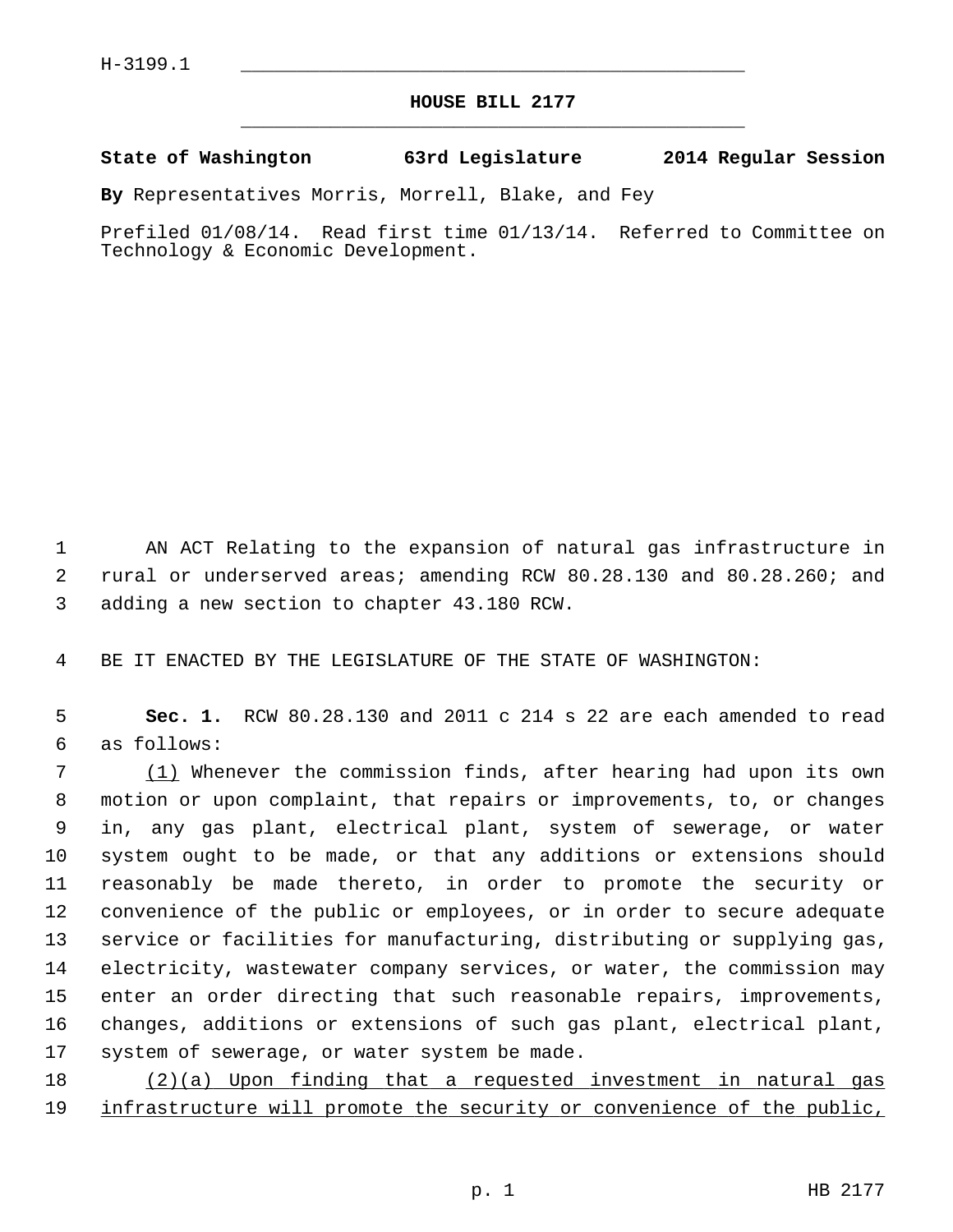the commission must grant recovery and authorize those mechanisms or adjustments as are necessary for a gas company to recover operational expenses or capital costs, or both, associated with those investments. (b) For the purposes of this subsection, the term "security or convenience of the public" includes but is not limited to natural gas infrastructure in rural or underserved areas of the state that: (i) Promotes economic development; (ii) improves environmental conditions; or (iii) enhances public health. The term does not apply to a single residential, commercial, or industrial building.

10 **Sec. 2.** RCW 80.28.260 and 1996 c 186 s 520 are each amended to 11 read as follows:

12 (1) The commission shall adopt a policy allowing an incentive rate 13 of return on investment (a) for payments made under RCW 19.27A.035 and 14 (b) for programs that improve the efficiency of energy end use if 15 priority is given to senior citizens and low-income citizens in the 16 course of carrying out such programs. The incentive rate of return on 17 investments set forth in this subsection is established by adding an 18 increment of two percent to the rate of return on common equity 19 permitted on the company's other investments.

20 (2) The commission shall consider and may adopt a policy allowing 21 an incentive rate of return on investment in additional programs to 22 improve the efficiency of energy end use or other incentive policies to 23 encourage utility investment in such programs.

24 (3) The commission shall consider and may adopt other policies to 25 protect a company from a reduction of short-term earnings that may be 26 a direct result of utility programs to increase the efficiency of 27 energy use. These policies may include allowing a periodic rate 28 adjustment for investments in end use efficiency or allowing changes in 29 price structure designed to produce additional new revenue.

30 (4) The commission shall authorize incentive rates of return for 31 investments in natural gas infrastructure that promote the security or 32 convenience of the public.

33 (5) The commission shall develop minimum filing requirements and 34 procedural schedules and is required to issue a final determination 35 regarding a gas company's request in ninety days.

36 (6) If the commission denies a gas company's request, the